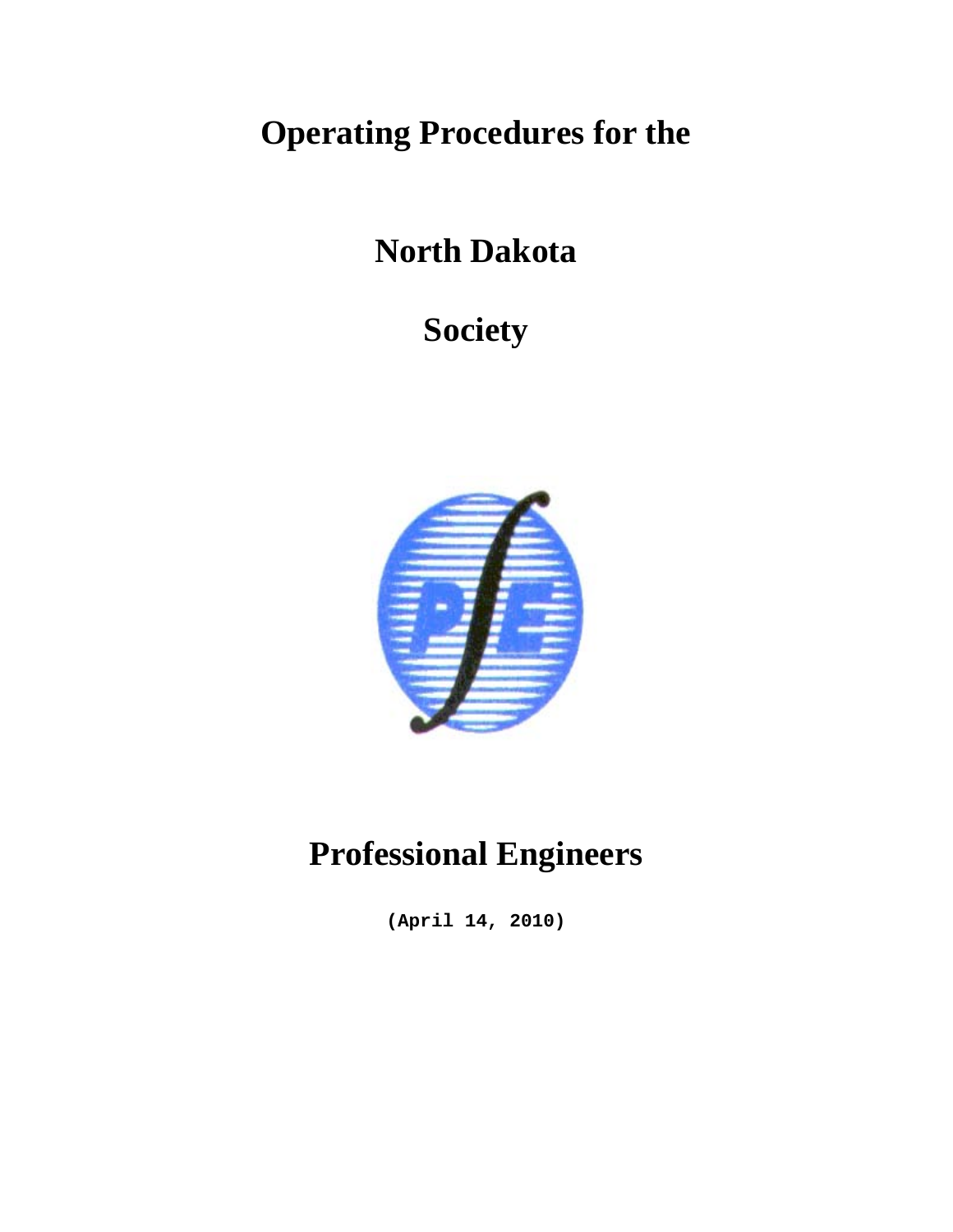### **Table of Contents P**age Number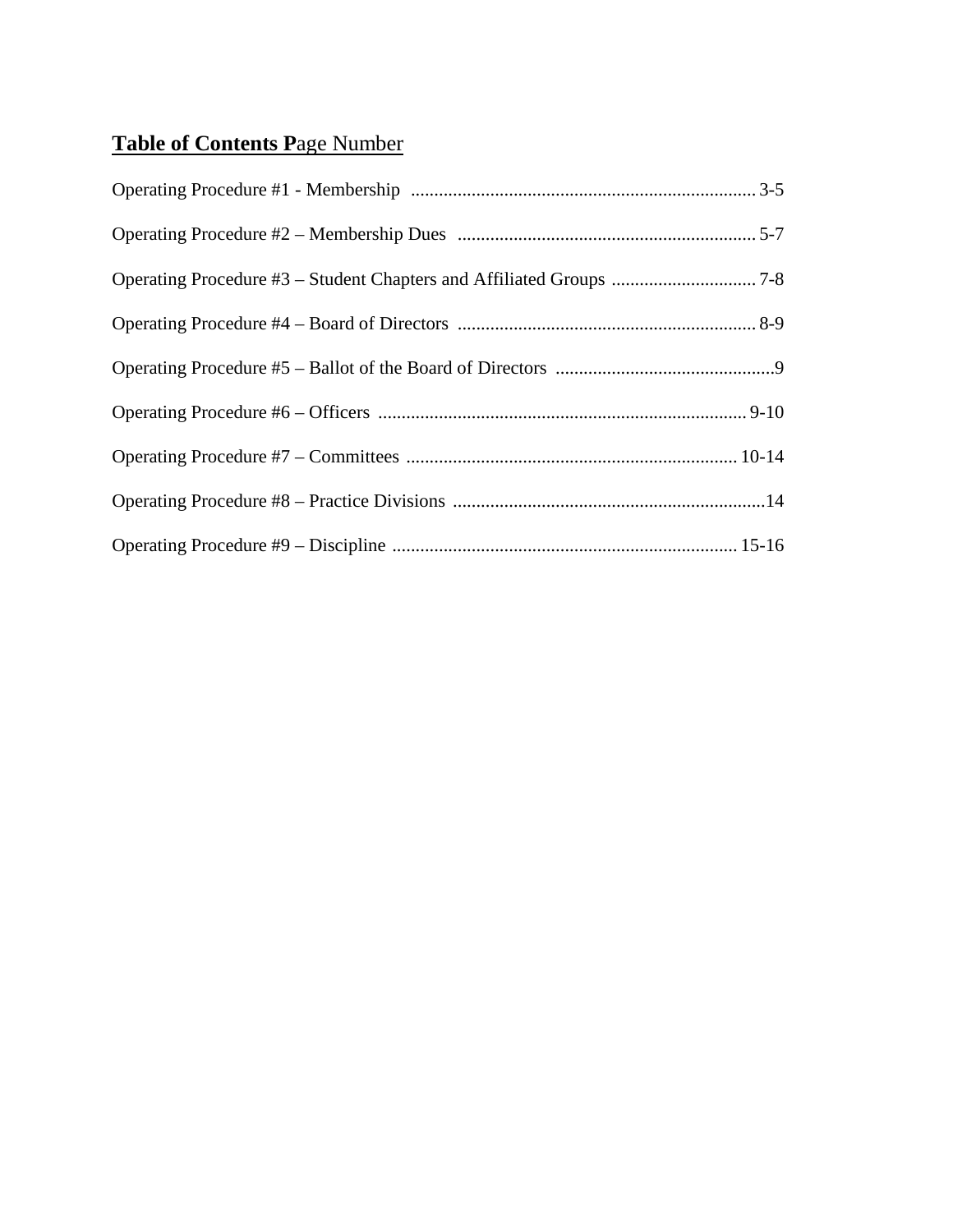#### **OP No. 1 – MEMBERSHIP**

- Section 1. Membership applications may be received at either the State Society or National Society of Professional Engineers (NSPE). If submitted to the State Society, the secretary will review the application for eligibility and, if eligible, the application will be forwarded to NSPE.
- Section 2. Membership in the State Society imposes the obligation to uphold the honor and dignity of the engineering profession. It is therefore required of members to be familiar with ethical and legal standards, to observe them, to aid in preventing violations by others and to be familiar with the State Society's policies and procedures relating to handling of alleged violations.
- Section 3. Violation of the State Society Bylaws, NSPE Bylaws, the Code of Ethics, or criminal conviction shall be considered as just cause for discipline as hereinafter provided.
- Section 4. The classes of membership shall be as follows:
	- a. Licensed Member Grades
		- 1. Licensed Member
		- 2. Licensed Life Member
		- 3. Licensed Retired Member
		- 4. Licensed Associate Member
	- b. Member
	- c. Fellow Member
	- d. Affiliate Member
	- e. Honorary Member
	- f. Student Member

Section 5. Membership Qualifications

a. Licensed Member Grades

1. **Licensed Member** - A Licensed Member shall be defined as a person holding a valid license or certificate of registration as a professional engineer, issued under the laws of any state, territory, possession, or district of the United States, or a province, or territory of Canada; or the equivalent under the laws of any country.

2. **Licensed Life Member** - A Licensed Life Member shall be defined as a person holding a valid license or certificate of registration as a professional engineer, issued under the laws of any state, territory, possession, or district of the United States, or a province, or territory of Canada, or the equivalent under the laws of any country; and whose status had been changed to Licensed Life Member status. A Licensed Life Member shall be given an option in writing to contribute to NSPE annually. Application for status as a Licensed Life Member may be made personally, by the Member's Chapter, or by the State Society, and shall be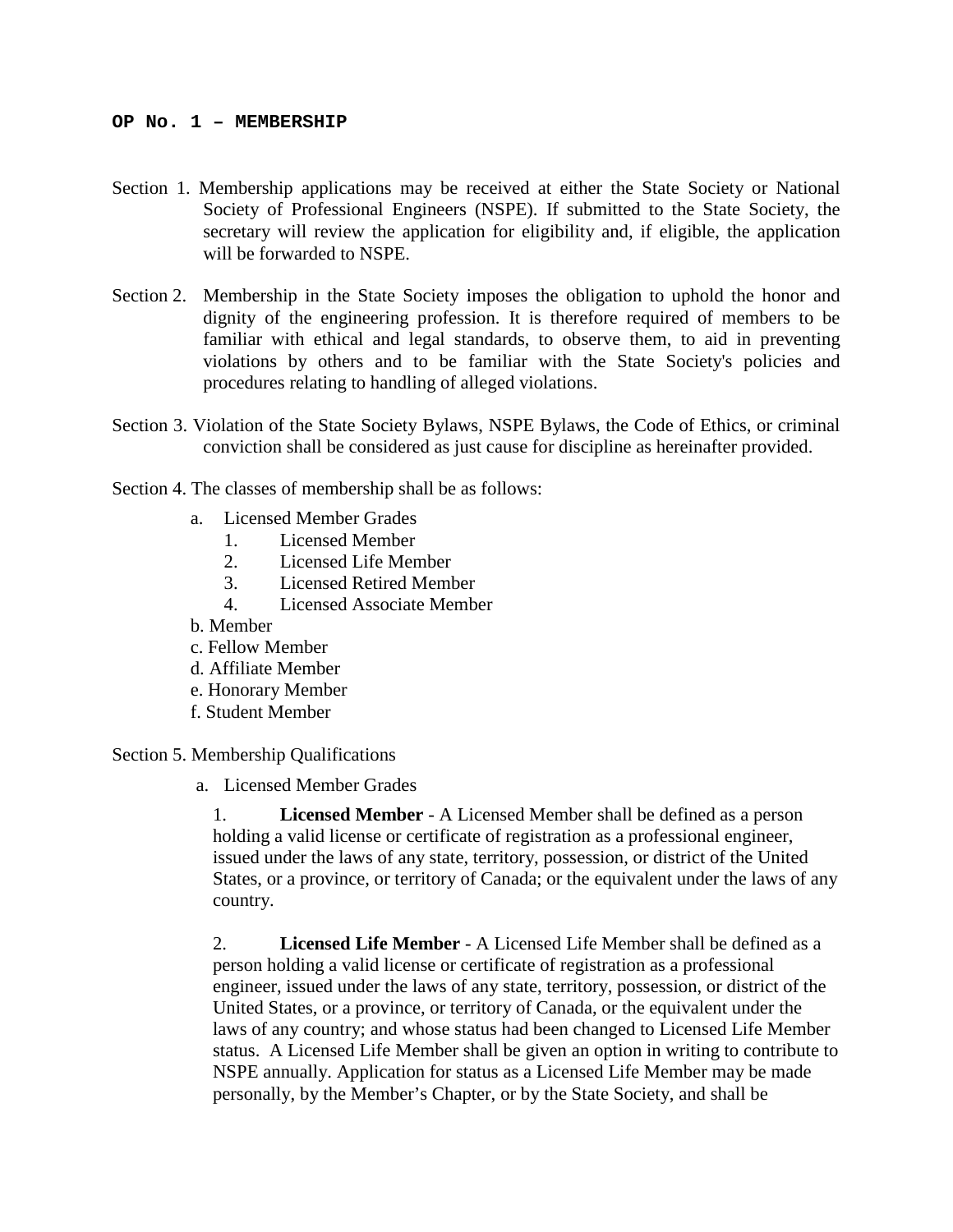approved by a majority of the Board of Directors. The requirements for Licensed Life Member status are as follows:

- a. Shall have been a Member of the State Society, above student grade, in good standing for a continuous period of at least 40 year, or
- b. Shall have retired from the active practice of professional engineering and is working no more than 20 hours per week, is at least 60 years of age, and has been a member in good standing for a continuous period of at least 30 years

3. **Licensed Retired Member** - Licensed Retired Members shall pay onehalf Licensed Member dues of the State Society. The application for Licensed Retired Member status can be made personally, by the Member's Chapter, or by the State Society.

The requirements for Licensed Retired Member status are as follows:

- a. A Licensed Retired Member shall be defined as a person who has held a valid license or a certificate of registration as a professional engineer, issued under the laws of any state, territory, possession, or district of the United States, or a province or territory of Canada, or the equivalent under the laws of any country; and whose status had been changed to Licensed Retired Member status, and who obtained and retained a valid license or certificate of registration, while in active practice as a professional engineer, until retirement.
- b. Shall be retired from full-time employment as a professional engineer and engaged in less than 20 hours of professional engineering per week and shall be at least 60 years of age and has paid dues for the 10 consecutive years preceding application for Licensed Retired Member status.

4. **Licensed Associate Member** – A Licensed Associate Member shall be defined as a person holding a valid license or certificate of registration as a professional engineer, issued under the laws of any state, territory, possession, or district of the United States, or a province or territory of Canada; or the equivalent under the laws of any country, but is not a member of the National Society of Professional Engineers.

b. **Member** - A Member shall be defined as a person who is:

1. A certified engineer-in-training (Engineer Intern), or the equivalent under the laws of the United States, Canada, or other country, or

2. A graduate engineer who has graduated from an engineering curriculum accredited by the Accreditation Board for Engineering and Technology (ABET); or has graduated from an engineering curriculum which is accredited by ABET within six years after graduation; or has a graduate engineering degree from a college or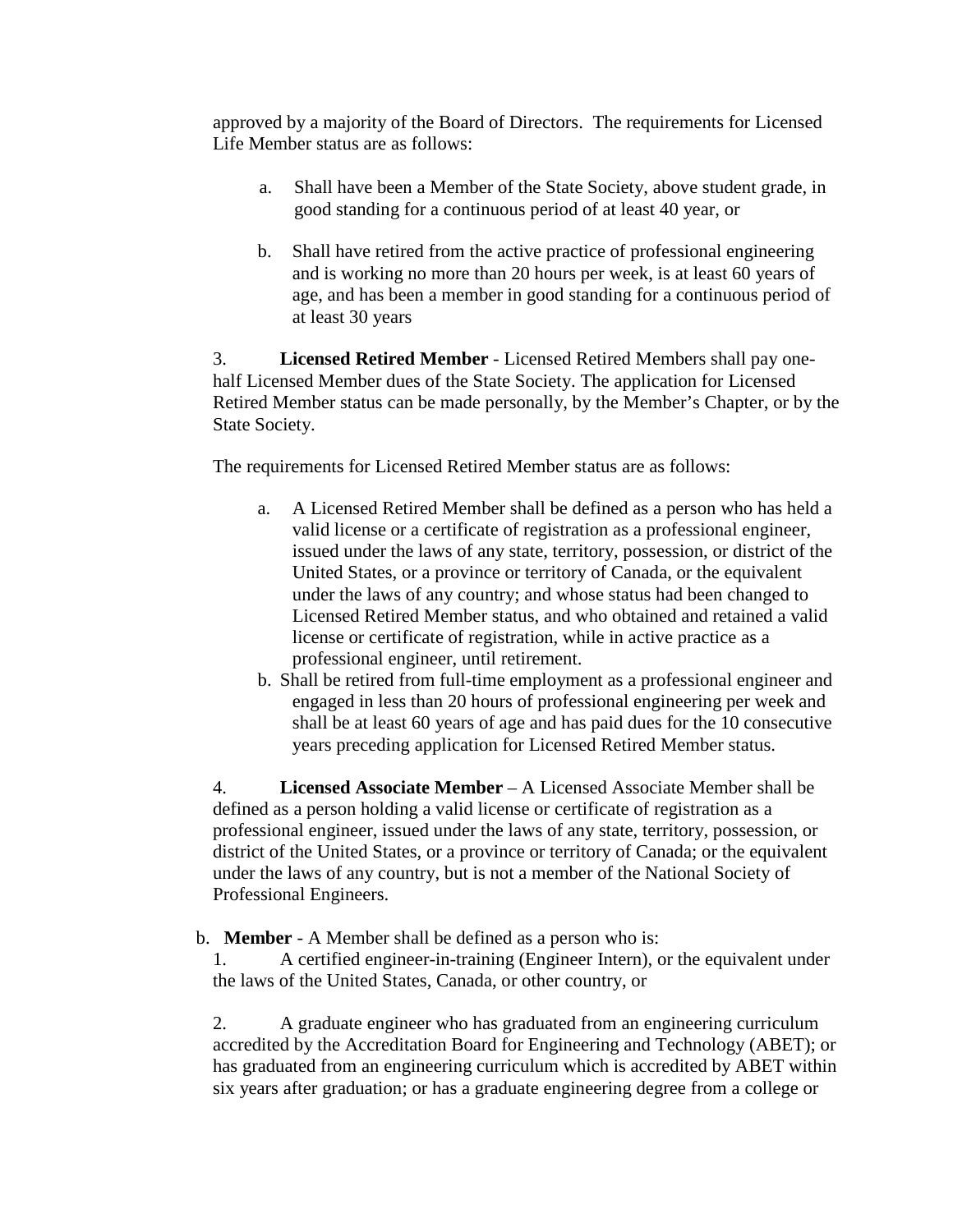university which has one or more undergraduate engineering curricula accredited by ABET. For a graduate of an engineering curriculum in a foreign country, the applicant shall possess educational background equivalent to that attained from an engineering curriculum accredited by ABET.

3. All Members shall be encouraged to advance to the Licensed Member grade as soon as they are eligible by education, licensing or registration.

c. **Fellow Member** – A Fellow shall be a Licensed Member and approved by a peer review of Fellows. The peer review shall take into account, but not be limited to, such considerations as professional status and outstanding service to NSPE, the engineering profession and the public.

d. **Affiliate Member** – An individual who has an engineering degree, engineering technician degree, or has knowledge and an interest in the profession of engineering. The purpose of such affiliations shall be to assist in promoting the best interests of the professional engineer and the State Society.

e. **Honorary Member** – An individual, whose knowledge and accomplishments deserve special recognition for that individual's outstanding contributions to the engineering profession and or the public good. An Honorary Member shall not have voting privileges, may not hold office, and shall pay no dues. An honorary membership shall only be awarded upon the approval of two-thirds of the Board of Directors.

f. **Student Member** – A Student Member is a person who is enrolled in an ABET accredited engineering program or an engineering or pre-engineering program that leads to engineering licensure, and is carrying at least 12 credit hours. A full-time graduate student in engineering may choose any grade of membership, for which eligible, including Student Member. A Student Member does not have voting privileges and may not hold any State Society Office.

#### **OP No. 2 – DUES**

- Section 1. Dues become due and payable January 1 of each year, or as otherwise determined by the NSPE Board of Directors.
- Section 2. The NSPE Board of Directors shall set the annual dues for membership in the State Society, as well as the annual dues for membership in chapters and practice divisions.

Section 3. Members paying full dues shall receive services for 12 months following the month that they join or renew membership.

Section 4. NSPE shall collect annual dues, unless directed otherwise by the NSPE Board of Directors. If the State Society or chapter collects dues, the appropriate state official shall transmit to NSPE the national dues collected for that organization, on a monthly basis.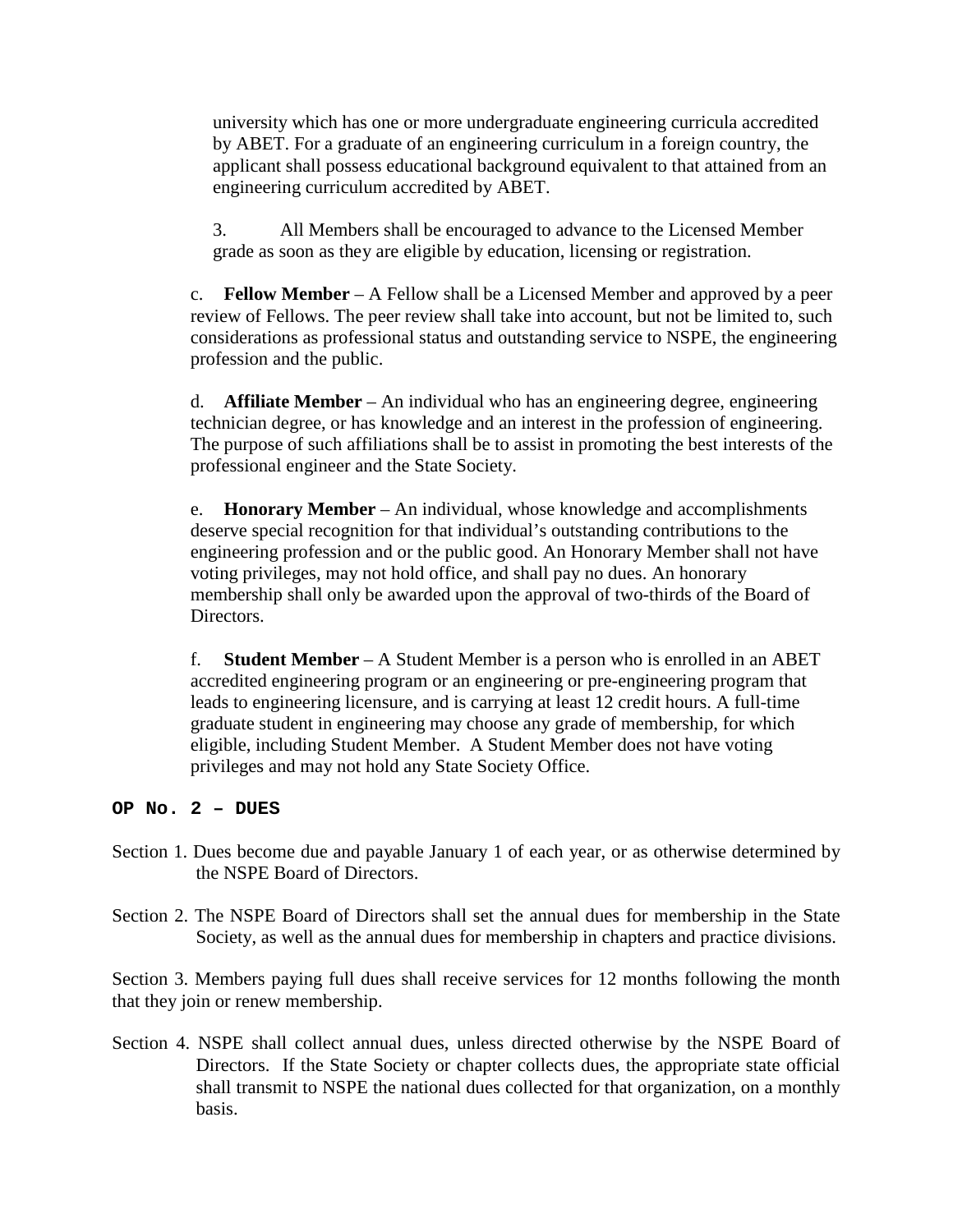- Section 5. If the dues of any member remain unpaid on the due date, said member shall be listed as "delinquent" and shall be dropped from the membership rolls of the State Society if unpaid for a period of 90 days. Payment of delinquent dues must accompany the request of such person for readmission for the current year.
- Section 6. A member shall become eligible for Honorary, Life or Retired membership status, with waiver or reduction of dues after meeting the requirements as set forth by the NSPE Bylaws.
- Section 7. Dues may be waived for a period of one year in hardship circumstances, including unemployment. The member's State Society and the NSPE Executive Director shall approve application for a waiver of dues. Such application, if approved by the State Society, shall be submitted to NSPE for approval of the waiver of any NSPE dues.
- Section 8. Upon receipt of a bachelor's degree in engineering, Student Members in good standing shall be advanced without filing an application to the next higher membership grade for which qualified, except that graduate students may retain Student Membership by written request to the State Society.
- Section 9. The dues for membership in the State Society shall be as follows:

| <b>Licensed Member</b>         | \$90.00 plus National Dues                                                                                                                           |
|--------------------------------|------------------------------------------------------------------------------------------------------------------------------------------------------|
| Licensed Life Member           | \$0.00 and no National Dues                                                                                                                          |
| Licensed Associate Member      | \$90.00 and no National Dues                                                                                                                         |
| <b>Licensed Retired Member</b> | \$45.00 plus one-half of National Dues                                                                                                               |
| Member                         | \$50.00 plus National Dues                                                                                                                           |
| <b>Affiliate Member</b>        | \$90.00 and no National Dues                                                                                                                         |
| <b>Honorary Member</b>         | \$0.00                                                                                                                                               |
| <b>Fellow Member</b>           | Pay dues in category to which the member Fellow Member<br>belongs ( <i>i.e.</i> , Licensed Member, Licensed Life Member,<br>Licensed Retired Member) |

Section 10. Dues include a year's subscription to the official publications of the State and National Society.

Section 11. The amount of the State Society dues, to be paid to each Chapter, for each paid up member as of March 1, shall be determined by the State Society at an annual meeting. The State Society shall pay to each chapter, for each paid up member as follows: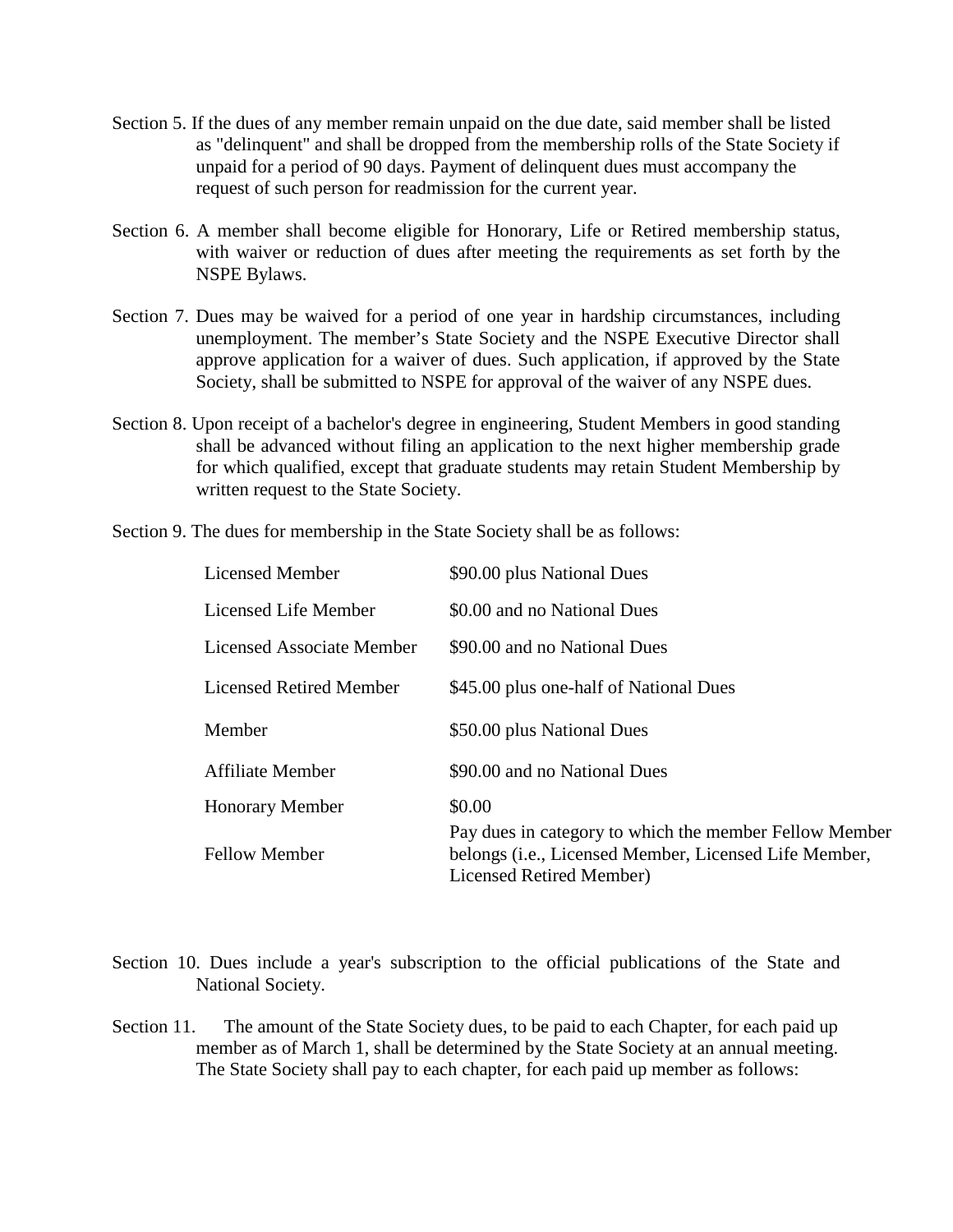| Licensed Member                | \$8.00                                                                                                                    |
|--------------------------------|---------------------------------------------------------------------------------------------------------------------------|
| Licensed Associate Member      | \$8.00                                                                                                                    |
| Licensed Life Member           | \$0.00                                                                                                                    |
| <b>Licensed Retired Member</b> | \$4.00                                                                                                                    |
| Member                         | \$3.00                                                                                                                    |
| <b>Affiliate Member</b>        | \$8.00                                                                                                                    |
| <b>Honorary Member</b>         | \$0.00                                                                                                                    |
| <b>Student Member</b>          | \$0.00                                                                                                                    |
| <b>Fellow Member</b>           | Amount of category to which the member belongs (i.e., Licensed<br>Members, Licensed Life Member, Licensed Retired Member) |

- Section 12. After 5 years of continuous membership, an application for waiver of one-half dues, and after 10 years, an application of waiver of full dues, because of disability of a total and permanent nature, may be made by a member in writing. Such application shall be approved by the Chapter, and the State Society, and submitted to the National Society for final approval.
- Section 13. A separate five (5) dollar voluntary assessment for authorized Practice Divisions shall be included in the annual state membership dues billing. Funds obtained from this assessment shall be returned to the Secretary-Treasurer of the State Society, who shall be the custodian of all Practice Division funds, the expenditure of which shall be subject to the approval of the Practice Division Executive Committee, or the North Dakota Society of Professional Engineers (NDSPE) Board of Directors where no Practice Division has been authorized.

#### **OP No. 3 – STUDENT CHAPTERS AND AFFILIATED GROUPS**

- Section 1. The NDSPE Board of Directors may authorize and issue charters for student chapters at approved engineering colleges or institutes of technology. Rules and regulations for the organization and operation of student chapters shall be determined by the NDSPE Board of Directors and shall be designated according to the policies of NSPE.
	- a. Each student chapter shall have a faculty adviser who shall wherever possible be a member of the State Society. The student chapter adviser shall be appointed by the State Society, through the local chapter concerned, on the recommendation of the dean of the college or school involved.
	- b. Each student chapter shall have a liaison officer from the sponsoring chapter who shall not be directly affiliated with the college or school involved. The sponsoring chapter shall appoint the liaison officer.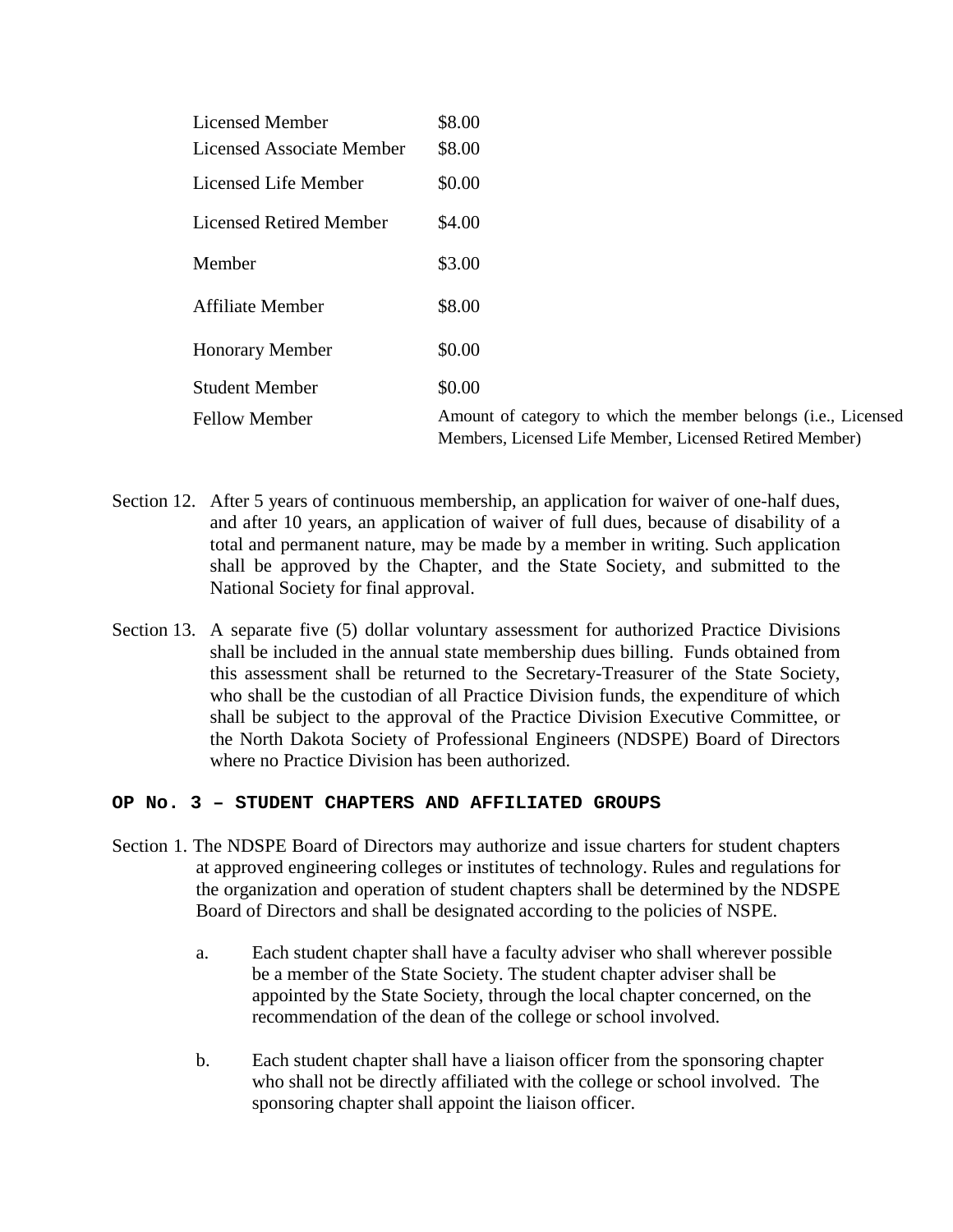- c. The currently recognized student chapters include the following:
	- 1. Bismarck State College
	- 2. North Dakota State University
	- 3. University of North Dakota
- Section 2. Affiliated groups may be established with approval of the NDSPE Board of Directors. The purpose of such affiliations shall be to assist in promoting the best interests of the professional engineer and the State Society and shall be defined in a charter agreement establishing the affiliation. The affiliated group shall be responsible to the NDSPE Board of Directors for fulfilling the actions defined in the charter.

#### **OP No. 4 – BOARD OF DIRECTORS**

- Section 1. The NDSPE Board of Directors shall have the direction and general supervision of all matters pertaining to the State Society. It shall adopt and monitor a budget and cause the accounts of the treasurer, and any specifically designated committees, to be audited not less than once a year.
- Section 2. The NDSPE Board of Directors shall provide for and superintend the publication and distribution of all proceedings or transactions of the State Society and shall have authority to appoint an editor and publish an official periodical for the State Society. This publication can be made and distributed by mail or electronic methods, and shall be posted and updated on the State Society web site on a regular basis.
- Section 3. A simple majority of the NDSPE Board of Directors members and the designated proxies shall constitute a quorum. If either a Chapter President or a Practice Division Chair is unable to attend or participate in any NDSPE Board of Directors Meeting, that person shall select a Licensed Member, a Licensed Life Member, a Licensed Retired Member, or a Member to serve as a proxy to attend or participate in the NDSPE Board of Directors Meeting. If possible, the member selected as a proxy for the Chapter President should be a Chapter Officer from the President's Chapter. If possible, the member selected as a proxy for the Practice Division Chair should be a member of the Chair's Practice Division. NDSPE Board of Directors Members or designated proxies shall be limited to one vote on any issue brought before the Board of Directors. An affirmative vote by a majority of the NDSPE Board of Directors Members and designated proxies present at a regular or duly called meeting shall be required to pass any motion consistent with the Bylaws and Operating Procedures of the State Society.
- Section 4. NDSPE Board of Directors designees shall attend chapter meetings for the purpose of inquiring into the condition of the profession and to improve the communication between the chapter membership and the State Society.
- Section 5. The NDSPE Board of Directors shall hold a regular meeting at the time of the Annual Meeting and at least once each quarter thereafter. It shall hold special meetings at the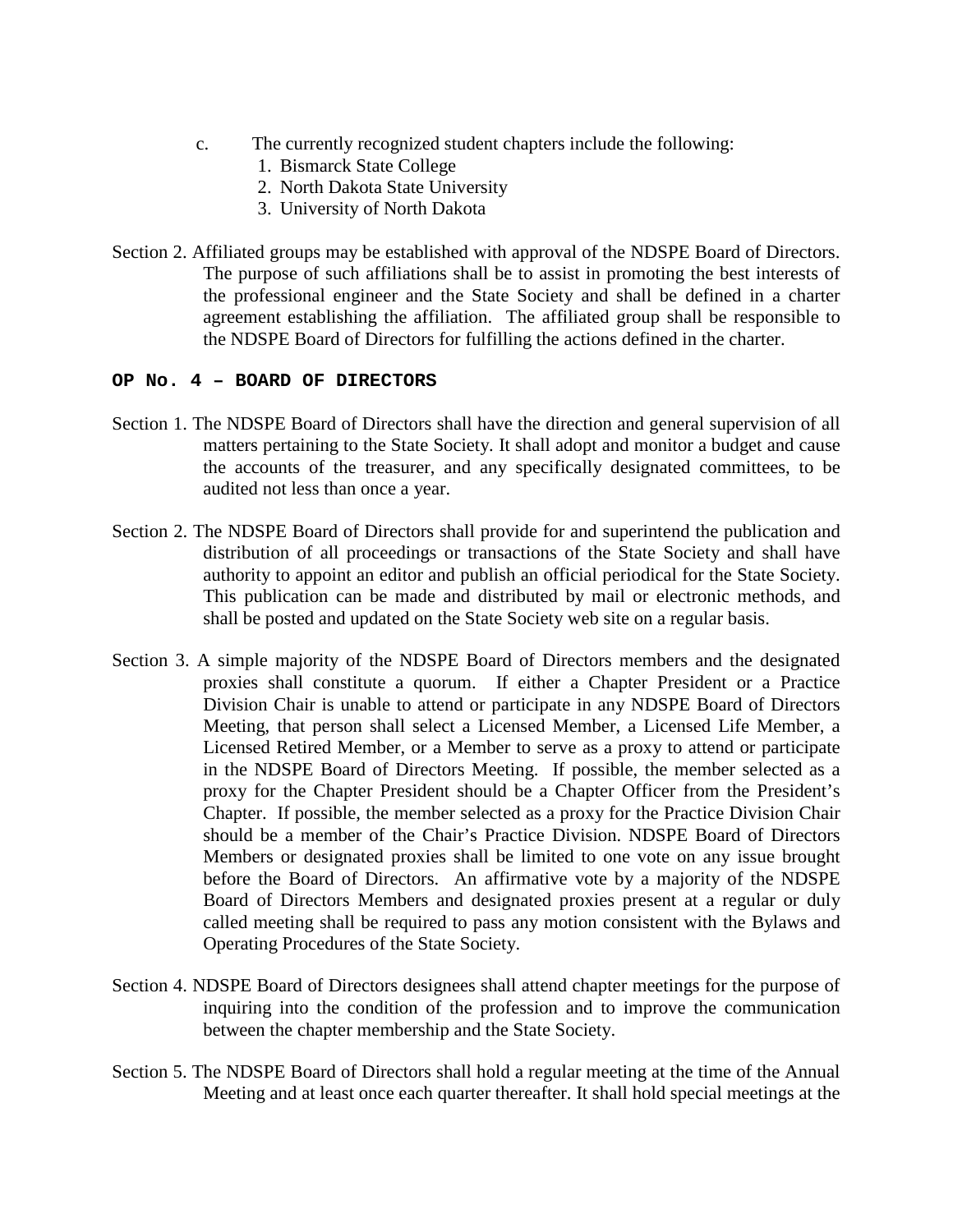call of the President or on the petition of 25 percent of the directors.

Section 6. A notice of each meeting of the NDSPE Board of Directors shall be transmitted in writing to each member of the NDSPE Board of Directors at the member's last recorded address at least 10 days prior to the scheduled date thereof. An agenda and copy of each report and resolution, which are to be considered at such meetings, shall accompany the notice of the meeting and no other matters shall be considered at such meetings without the consent of the majority of the members of the NDSPE Board of Directors in attendance.

#### **OP No. 5 – BALLOTS OF THE BOARD OF DIRECTORS**

- Section 1. The president may at any time direct the secretary to submit any question to the members of the NDSPE Board of Directors by means of a letter or electronic ballot.
- Section 2. Upon direction of the majority of the members of the NDSPE Board of Directors present at any meeting, where less than all members of the NDSPE Board of Directors are present, the secretary shall submit any question to the members of the NDSPE Board of Directors by means of a letter or electronic ballot.
- Section 3. In the event of any meeting at which less than all members of the NDSPE Board of Directors are present and the majority vote on any question constitutes less than a majority of all members of the NDSPE Board of Directors, any member of the NDSPE Board of Directors may direct the secretary to submit the question to all members of the NDSPE Board of Directors by means of a letter or electronic ballot.
- Section 4. A majority of all votes received within 15 days of the mailing of the ballots shall decide the question, provided votes are received from at least two-thirds of the total membership of the NDSPE Board of Directors.
- Section 5. The Secretary shall record as a part of the minutes of the appropriate meeting the data concerning each letter ballot, including the dates of the mailing and the return of the ballots, and the names and votes of all members voting. The secretary shall notify all members of the NDSPE Board of Directors of the results within three weeks of the date of the original action.

#### **OP No. 6 – OFFICERS**

- Section 1. President -- The president shall preside at all meetings of the State Society and of the NDSPE Board of Directors; shall be ex-officio, a member of all committees; shall appoint chairs and members of all committees; and have general direction of the business of the State Society.
- Section 2. President-Elect -- The President-Elect shall act as President in the President's absence, and shall undertake assignments at the request of the President or the NDSPE Board of Directors. The principal activity of the President-Elect shall be an assessment of the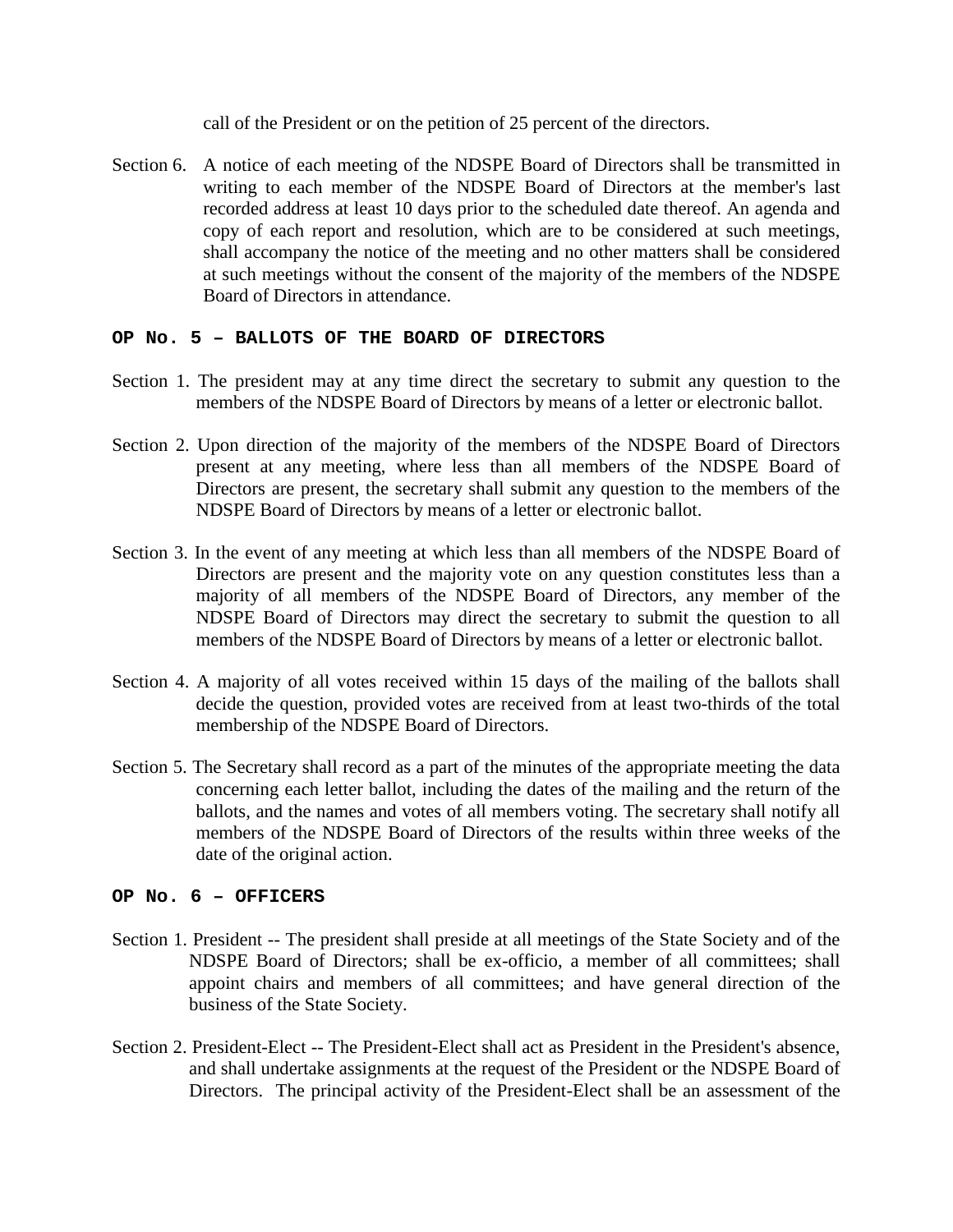State Society, and the development of plans for the following year.

- Section 3. Vice President -- The Vice President shall have such duties as the President or NDSPE Board of Directors may assign. In the absence of, or in case of the inability of the President and President-Elect to serve, it shall be the duty of the Vice President to perform all the duties of the President.
- Section 4. Treasurer -- It shall be the duty of the Treasurer to protect all money and records of account of the State Society, make an annual report of receipts and disbursements to the State Society; give such security, to secure the faithful discharge of duties as may be determined from time to time by the NDSPE Board of Directors. The fee for security shall be paid out of the treasury of the State Society. At the expiration of the term of office, all books, papers, and money belonging to the State Society shall be turned over to the successor treasurer, who shall give the preceding treasurer a receipt therefore.
- Section 5. Secretary -- The Secretary shall record proper proceedings of meetings and perform such duties as are required by law, or assigned by the NDSPE Board of Directors.
- Section 6. NSPE Delegate –The Delegate to the House of Delegates shall attend and represent the State Society at the NSPE House of Delegates Assembly and represent the State Society in all other matters of the House of Delegates. The Delegate shall report actions taken by the House of Delegates to the NDSPE Board of Directors and shall consult with the NDSPE Board of Directors on a regular basis to properly represent the wishes of the State Society before the House of Delegates.

#### **OP No. 7 – COMMITTEES**

- Section 1. The Standing Committees of the State Society shall be as set forth by the NDSPE Board of Directors. The following committees should be considered:
	- Awards Budget Bylaws, Operating Procedures and Ethics Education Legislative Membership Nominations Professional/Relations Publications

The NDSPE Board of Directors in determining the establishment or continuance for each committee, or any special ad-hoc committee or member task force, shall review at least annually the purpose, intent, objective and relevance for each as it serves the betterment of the State Society.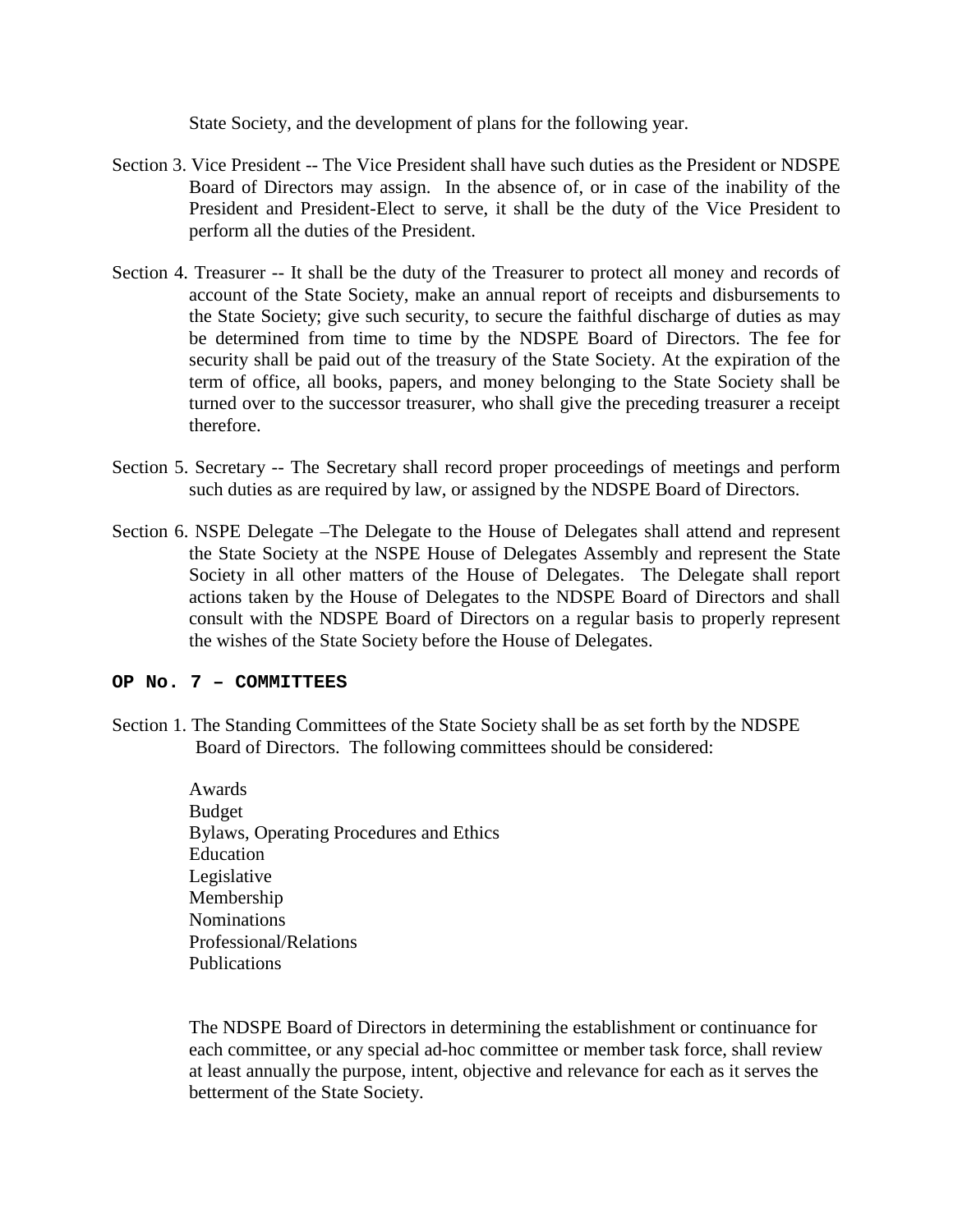- Section 2. Each of the standing committees shall consist of members appointed annually by the President, who shall also designate the chair of each committee. The Practice Divisions may appoint such committees as are necessary to carry on their activities.
- Section 3. Each standing committee shall inform the NDSPE Board of Directors of its activities at least once each year, or as otherwise directed by the President.
- Section 4. The President shall appoint such other special committees as may be desirable for the conduct of the business of the State Society.
- Section 5. No committee shall commit the State Society without specific authorization from the Board of Directors.
- Section 6. Committee structures and duties:
	- a. **Awards Committee**. The Awards Committee shall consist of not less than five (5) members. The Awards Committee shall make recommendations to the Executive Committee for the Elwyn F. Chandler Award, according to the following criteria:
		- 1. The award shall be made in recognition of some outstanding engineering structure, design, research, or contribution to the advancement of the engineering profession, which was completed, preferably within the past three years.
		- 2. The award shall consist of a plaque or a scroll.
		- 3. The award may be made annually.
		- 4. The award may be made only to a Licensed Member, Licensed Retired Member, Licensed Life Member, or Fellow Member of the North Dakota Society of Professional Engineers who is a legal resident of North Dakota, regardless of the geographical location of the achievement.
		- 5. The Awards Committee shall submit the name of the nominee to the Executive Committee at least fourteen days prior to the Annual Meeting for final approval or disapproval. If the Executive Committee approves the nominee, the Awards Committee shall immediately notify the nominee of the selection and request that person's attendance at the Annual Meeting, and to provide all data for the Meeting to the nominee.
		- 6. The Awards Committee, with the approval of the NDSPE Board of Directors, shall be responsible for making any other awards or citations, which may be established or authorized by the State Society.
	- b. **Budget Committee**: The Budget Committee shall consist of not less than three (3) members. The duties of the Budget Committee shall be as follows: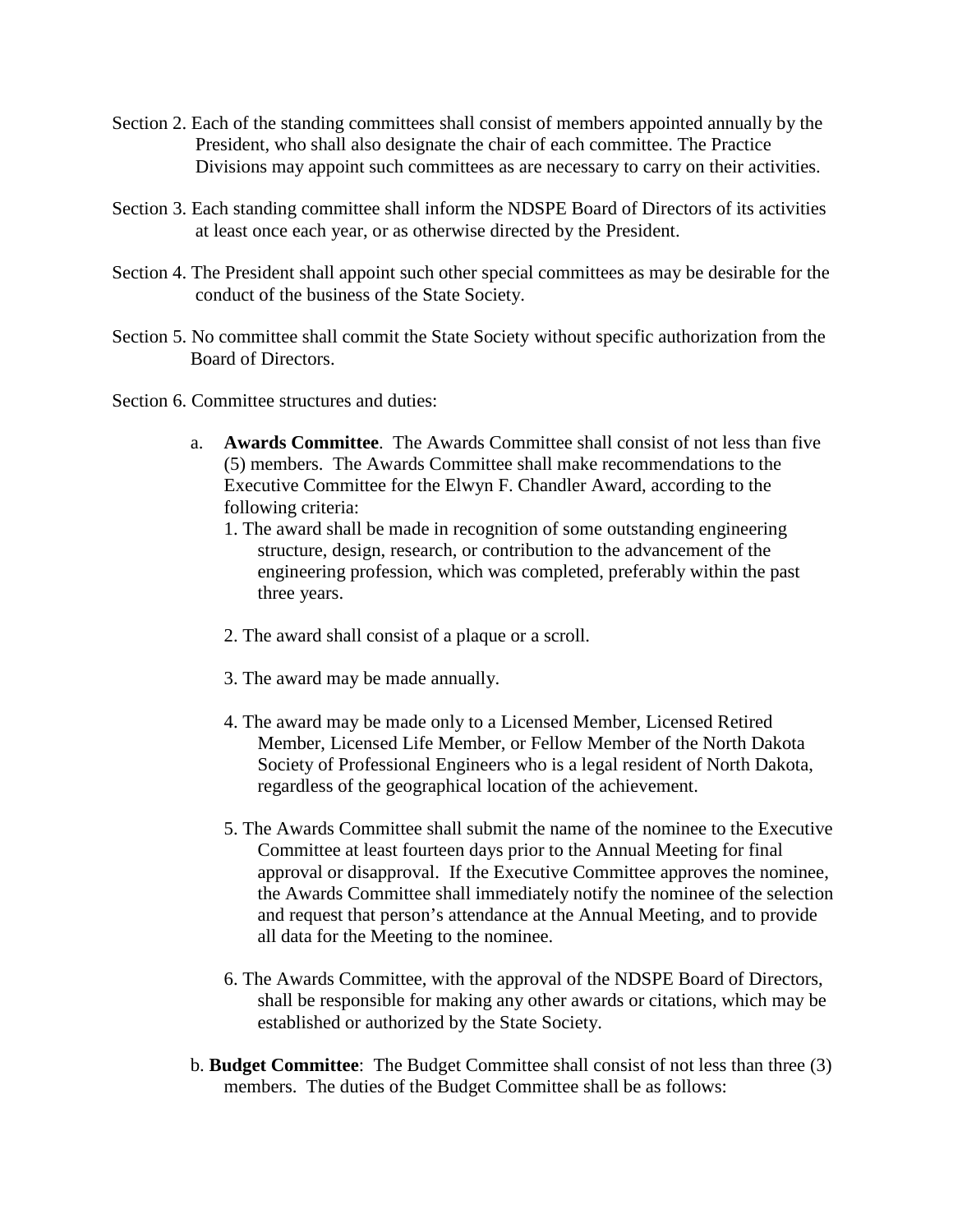- 1 .To prepare and present to the NDSPE Board of Directors for its approval, a budget for the control of the expenditures of the State Society.
- 2. To make an annual audit of the fiscal records of the State Society at the close of the year and make a report thereof to the State Society, at the annual meeting, after the audit.
- 3. To study the financial structure of the State Society and recommend to the NDSPE Board of Directors ways and means of improving the financial condition of the State Society.
- 4. To conduct the annual audit of the North Dakota MATHCOUNTS program and the North Dakota Society of Professional Engineers Education Foundation program, review its financial status, ensure proper bonding coverage exists, and to coordinate the submittal of their annual budget to the State Society.
- c. **Bylaws, Operating Procedures (OP) and Ethics Committee**. The Bylaws, OP and Ethics Committee shall consist of not less than five (5) members. The duties of the Committee shall consist of the following:
	- 1. To maintain a continuing study of the Bylaws and OP of this State Society and the application of the provisions thereof.
	- 2. To receive and initiate proposed amendments to the Bylaws and OP of the State Society.
	- 3. To study carefully all suggestions for revisions of the Bylaws and OP.
	- 4. To study the Bylaws and OP of the National Society and make recommendations to the Board of Directors when a variance is found with the Bylaws and OP of the State Society.
	- 5. To maintain a liaison with the North Dakota State Board of Registration for Professional Engineers and Land Surveyors on all matters pertaining to ethics.
	- 6. To investigate any charges of unprofessional conduct and report the same to the Board of Directors for action.
- d. **Education Committee**. The Education Committees shall consist of not less than three (3) members. The duties of the Education Committee shall be as follows:
	- 1. To promote establishment of professionally oriented, as well as research oriented, curriculum tracks at the universities in the State.
	- 2. To promote provision of adequate human and material resources for the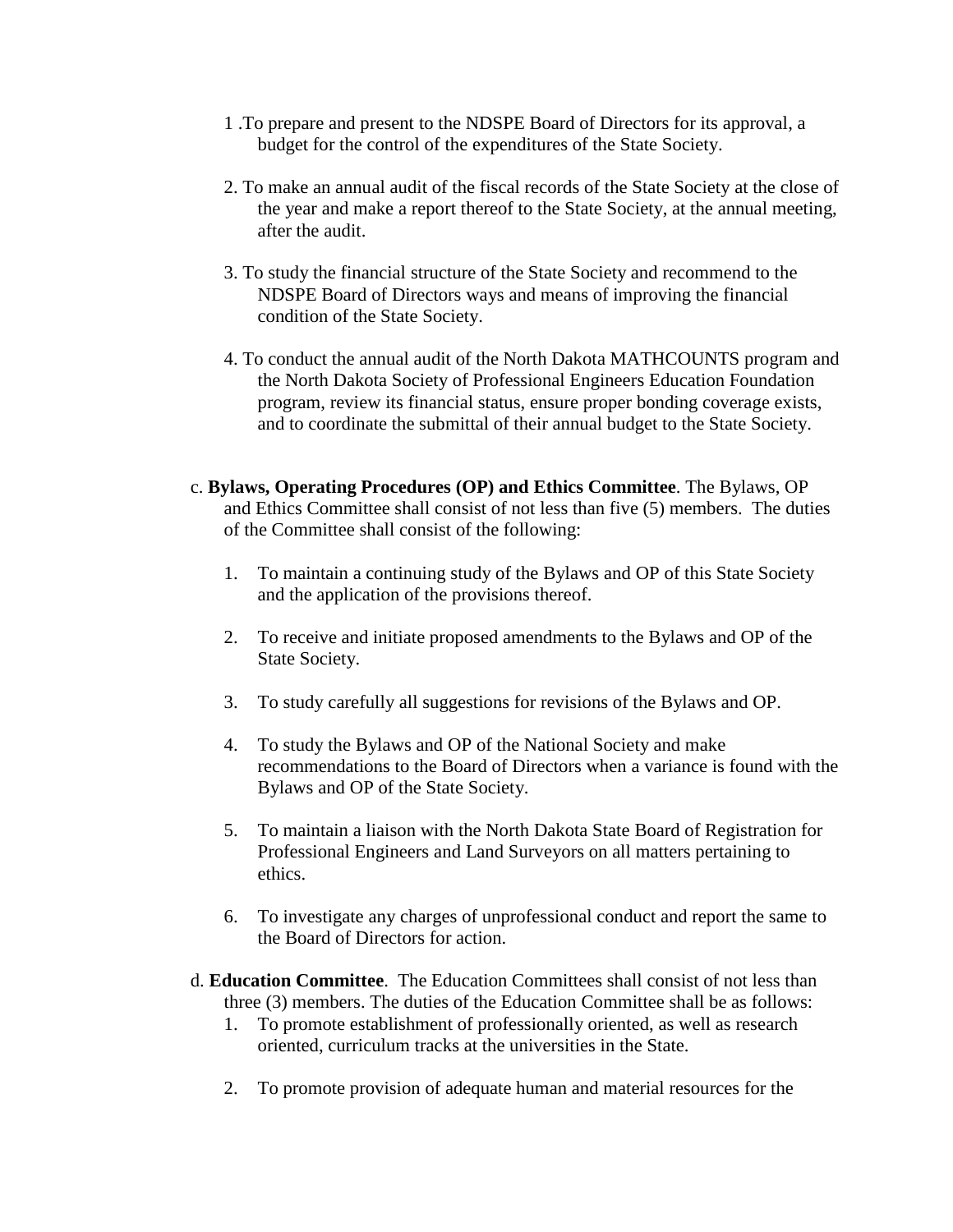educational system in the State.

- 3. To promote engineering student professional involvement and development.
- 4. Coordinate and assist the activities of the State and Chapters in providing continuing education programs.
- 5. Actively solicit donations from the membership of the State Society for the NDSPE Education Foundation.
- e. **Legislative Committee**. The Legislative Committee shall consist of not less than five (5) members. To insure adequate continuity of the program of this committee, at least two members of this committee shall be appointed from the membership of the preceding year's committee. The duties of the Legislative Committee shall be as follows:
	- 1. To draft, initiate, and sponsor any state legislation desired by the profession with the approval of the Board of Directors.
	- 2. To confer with other professions and enlist their cooperation in legislative measures of mutual interest or concern.
	- 3. To study any national and state legislation affecting the profession and advise the Board of Directors thereon, and take appropriate action in accordance with the directive or policies of the Board of Directors.
- f. **Membership Committee**. The Membership Committee shall consist of the President-Elect as Chair and the Chapter Presidents from each of the Chapters. The duties of the Membership Committee shall be as follows:
	- 1. To bring the purposes and program of this State Society before the entire profession in order to enlist endorsement and support of and encourage affiliation with the State Society.
	- 2. To receive applications for membership and approve or disapprove all candidates for membership in accordance with Bylaw 1.
	- 3. To insure continuation of membership by assisting the officers in the collection of dues.
	- 4. To make special studies of the problems facing all members and to make the necessary recommendations to the appropriate committee or to the Board of Directors.
	- 5. To foster professional concepts in engineering interns, Affiliated Members, and Associate Members.
- g. **Nominations Committee**. The structure and duties of the Nominations Committee shall be as specified in Bylaw 6.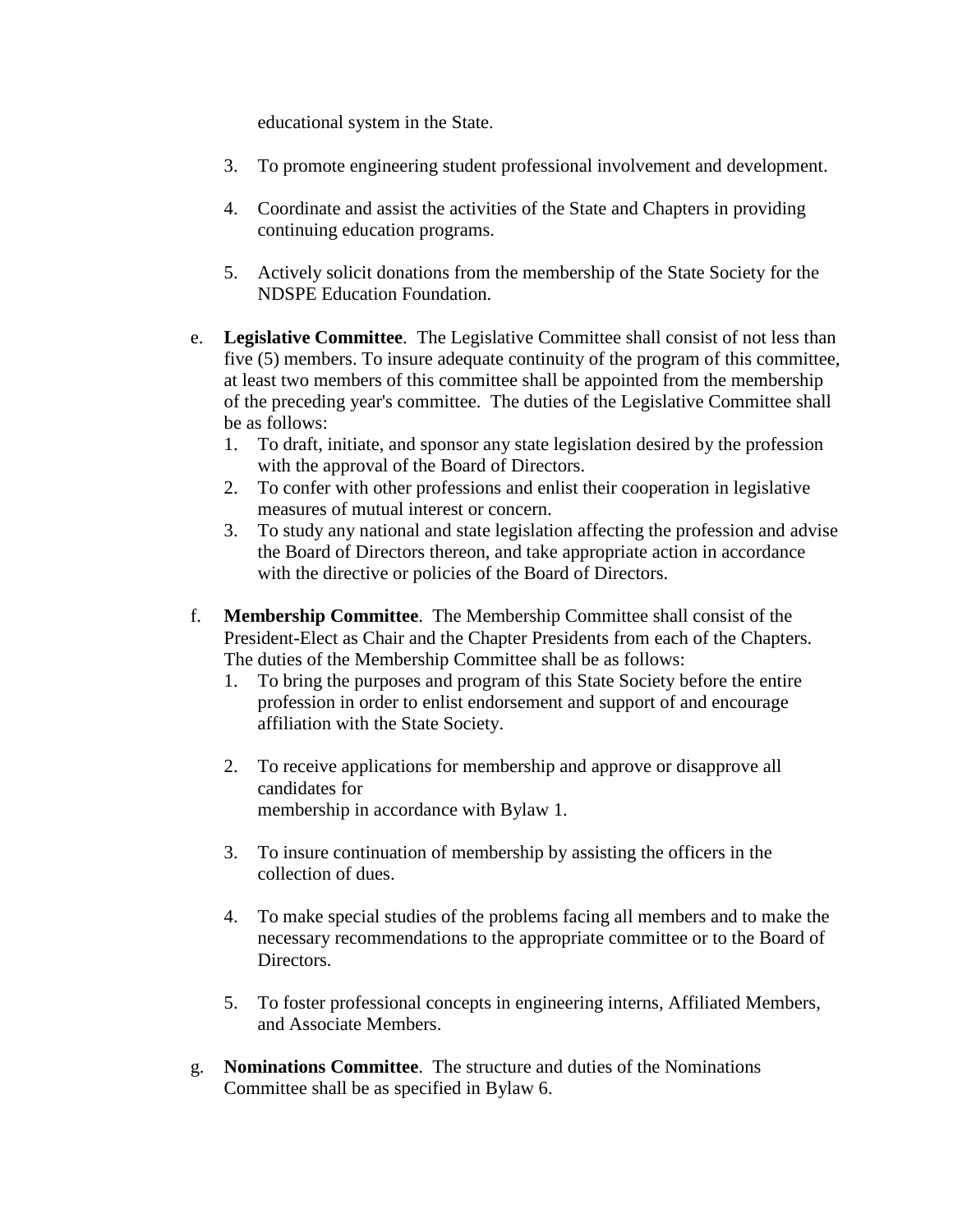- h. **Professional Relations Committee**. The Professional Relations Committee shall consist of not less than three (3) members. The duties of the Professional Relations Committee shall be to work with other professional organizations and associations on subjects or problems that are of mutual interest to the entities.
- i. **Publications Committee**. The Publications Committee shall consist of the Secretary-Treasurer or Executive Secretary, as designated by the NDSPE Board of Directors, and the Chapter Secretaries. The duty of the Publications Committee shall be to assemble the material for and supervise the publications of the State Society.
- j. **Public Relations Committee**. The Public Relations and Education Committee shall consist of not less than five (5) members. The duties of the Public Relations and Education Committee shall be as follows:
	- 1. To conduct a planned publicity campaign through newspapers and other recognized media to cultivate a favorable reception from the public on behalf of the engineering profession.
	- 2. To inform the public on the high qualifications of the engineer, the importance of engineering services to human progress, the requirements of registration, proper methods of selecting engineering services, and the desirability of appointing engineers in public councils and in executive and administrative positions.
	- 3. To educate engineers and the public as to the meaning and proper use of the term "Professional Engineer".
	- 4. To secure for the profession its rightful place in social and economic readjustment planning.
	- 5. To inform young people of the opportunities in the field of engineering.
	- 6. To encourage promising young people to study engineering in our educational institutions and to follow engineering as a career.

#### **OP No. 8 – PRACTICE DIVISIONS**

- Section 1. Practice Divisions, comprised of members having common professional interests, shall operate under the Bylaws of the State Society. Operating Rules and any changes thereto must have the approval of the NDSPE Board of Directors before becoming effective. The Board of Directors may create or dissolve a practice division after conducting a hearing on the need for such action. The President may appoint a committee to conduct the affairs of the practice divisions.
- Section 2. The Practice Divisions shall provide effective forums for discussion and united action for members grouped according to type of professional employment. The goal of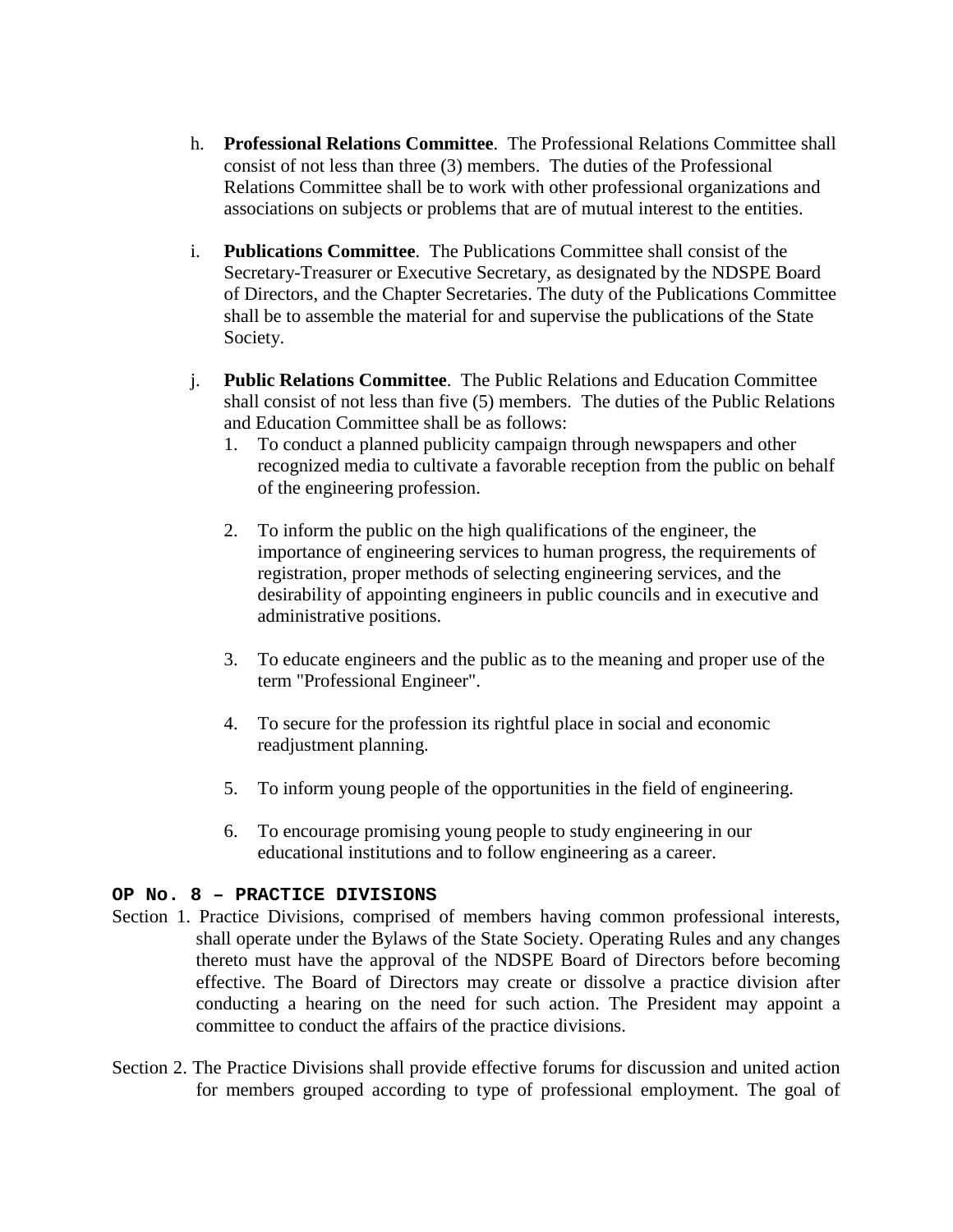practice divisions shall be improved professional recognition, improved conditions of employment, and other matters of mutual benefit.

- Section 3. Membership in each Practice Division shall be limited to members of the State Society, except as specifically provided for in the Rules of the division.
- Section 4. The officers of each Practice Division shall include a chair, chair-elect, the immediate past chair, and such other officers as determined by the division and approved by the Board of Directors.
- Section 5. Officers shall assume the duties usually performed by officers in like positions, subject to rules, which may be adopted by the division and approved by the NDSPE Board of Directors.
- Section 6. The officers shall constitute the practice division executive board.
- Section 7. When considered necessary for promoting or forwarding its special objectives, any practice division may establish a fund for that purpose, to be maintained in the treasury of the State Society. Such funds may be obtained through dues and/or assessment of its own members; or by other means, which are authorized by the NDSPE Board of Directors. The treasurer of the State Society shall be the custodian of all practice division funds, the expenditure of which shall be subject to the approval of the officers of the division.
- Section 8. Minutes shall be kept and filed for all meetings of practice divisions and the division executive board. An annual report outlining the division's activities for the year, including financial statement and officers, shall be made to the NDSPE Board of Directors.
- Section 9. All actions by Practice Divisions shall be consistent with the policies of the State Society.
- Section 10. Practice Divisions serving the Society shall be as follows: Professional Engineers in Construction Professional Engineers in Higher Education Professional Engineers in Government Professional Engineers in Industry Professional Engineers in Private Practice
- **OP No. 9 – DISCIPLINE**
- Section 1. Charges or complaints of alleged violations of the Code of Ethics or of laws and regulations governing the profession may be filed in writing by anyone having factual knowledge of the matters; charges concerning the NSPE Bylaws or State Society Bylaws shall be filed by a member in good standing. Each member is responsible to render written reports of factual knowledge of alleged violations of the Code of Ethics. Such charges shall be filed with the Secretary of the State Society.